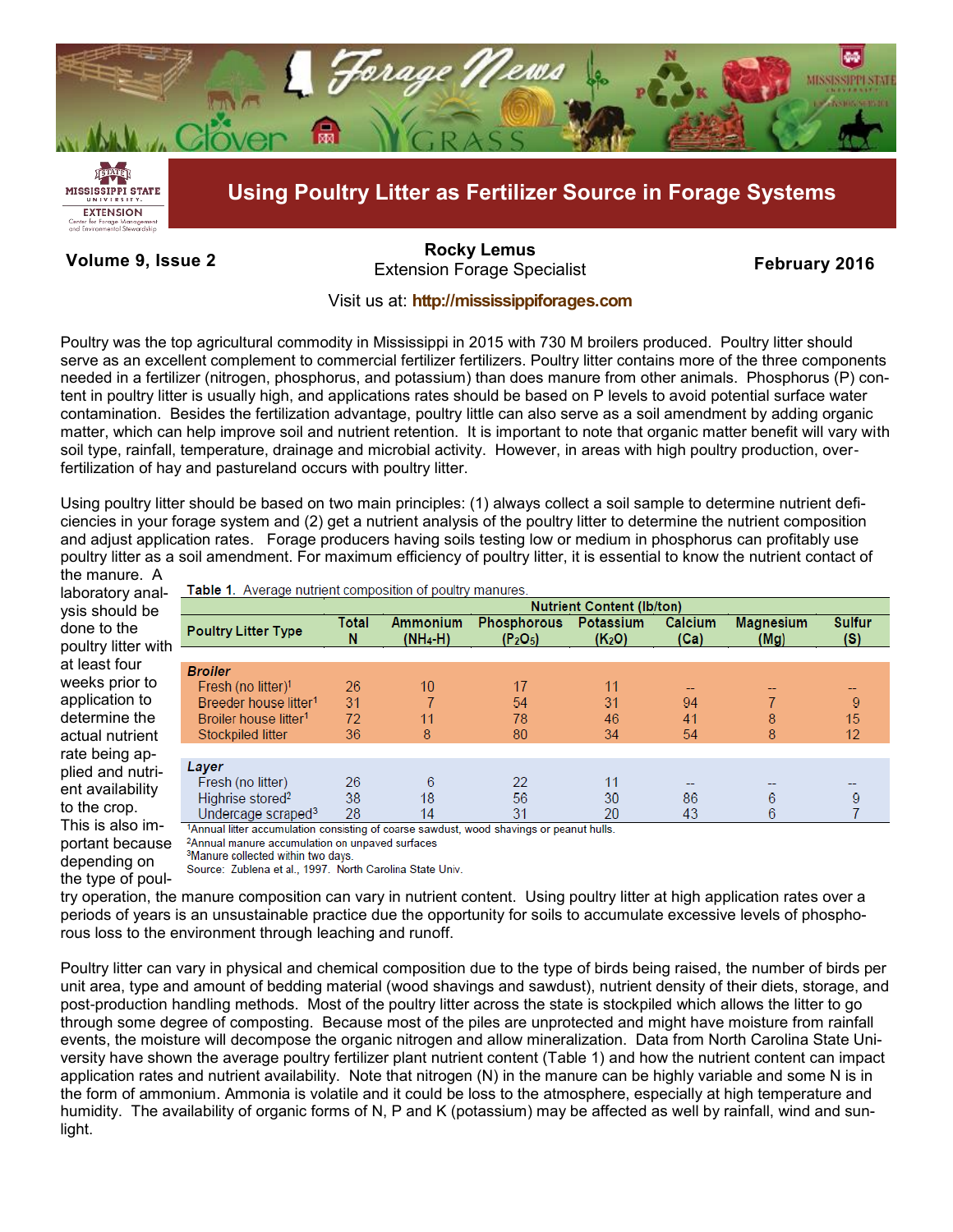Depending on how the poultry litter is being applied, nitrogen availability can vary. Poultry litter being incorporated has a nutrient

| availability  | <b>Table 2.</b> Re        |
|---------------|---------------------------|
| coefficient   | <b>Nutrient</b>           |
| of 0.60       |                           |
| and litter    | Nitrogen <sup>1</sup>     |
| being         | Phosphate <sup>2</sup>    |
| broadcast     |                           |
| has a nu-     | Potash <sup>2</sup>       |
| trient avail- | Calcium                   |
| ability of    | Total                     |
| 0.50.         |                           |
| Phospho-      | 1Assumes a 0.             |
|               | <sup>2</sup> Assumes a 0. |
| $rus$ and $K$ |                           |

Table 2. Relative value of nutrient content in one ton of broiler and stockpiled litter.

Broiler house (\$/ton)

18.36

27.18

16.03

0.92

62.49

Stockpiled (\$/ton)

9.18

27.88

11.85

 $1.22$ 

50.13

Assumes a 0.50 efficiency factor for nitrogen relative to commercial fertilizer.

Fertilizer Cost (\$/lb)

0.51

 $0.41$ 

 $0.41$ 

 $0.02$ 

Assumes a 0.85 efficiency factor for phosphate and potash relative to commercial fertilizer.

has an average nutrient availability coefficient of 0.85 during the first year of litter application. Determine the available nutrients by multiplying these values by the nutrient composition values listed in the manure analysis report. For example, let's take the stockpiled litter analysis presented in table 1 and apply litter the at a rate of 2 ton/ac. That means that the application contains 72 lb N, 160 lb P<sub>2</sub>O<sub>5</sub> and 68 lb K<sub>2</sub>O per acre. The first year only 36 lb N (72 x 0.5 = 36), 136 lb  $P_2O_5$  (160 x 0.85 = 136), and 58 lb K<sub>2</sub>O (68 x 0.85) per acre.

Litter application rates to hay production systems (bermudagrass, tall fescue, bahiagrass, forage sorghums, etc.) are

generally determined by matching the available nitrogen or phosphorus content to the nutrient requirement of the crop. Most of the hay systems in MS will require 40 to 50 lb of nitrogen per ton of hay produced. In most forage systems, the nitrogen requirements may determine the application rate, unless those areas as designated as "nutrient sensitive (P levels in the high to very high levels)" where P can move offsite (leaching or runoff). It is also important



Figure 1. Avoid storing poultry litter in low areas with water accumulation and high potential for nutrient runoff.

to keep in mind that excessive poultry litter applications to forage crops can cause high nitrate concentrations and can impact livestock through nitrate poisoning or create nutrient imbalances such as grass tetany. If application rates are based on soil P levels indicated in the soil test, the litter might not supply the adequate amount of other nutrients [N, K, calcium (Ca), magnesium (Mg), and sulfur (S)] that are required by the forage crop. In this case, be sure to supplement those nutrients with the most adequate commercial fertilizer to fulfill the plant nutrient requirements. In addition, it is important monitoring your soil pH to help optimize forage yields, nutrient availability, and promote the decomposition of the organic matter. In a poultry litter nutrient management program for forage crops, it is recommended to take annual or biennial soil samples to monitor changes in pH and changes in soil nutrient content (especially P).

One question often asked by producers is: *when should applied my poultry litter?* To minimize nitrogen loses, littler should be applied as near as possible to the growing season. That means that for most warm-season hay systems we are looking at spring. Applications in the fall or winter for crops grown in the summer can increase nutrient losses. For sandy soils like those present in south Mississippi, manure applications should be made more frequently and lower rates because those soils have a higher water infiltration and lower capability to hold nutrients. These conditions can increase